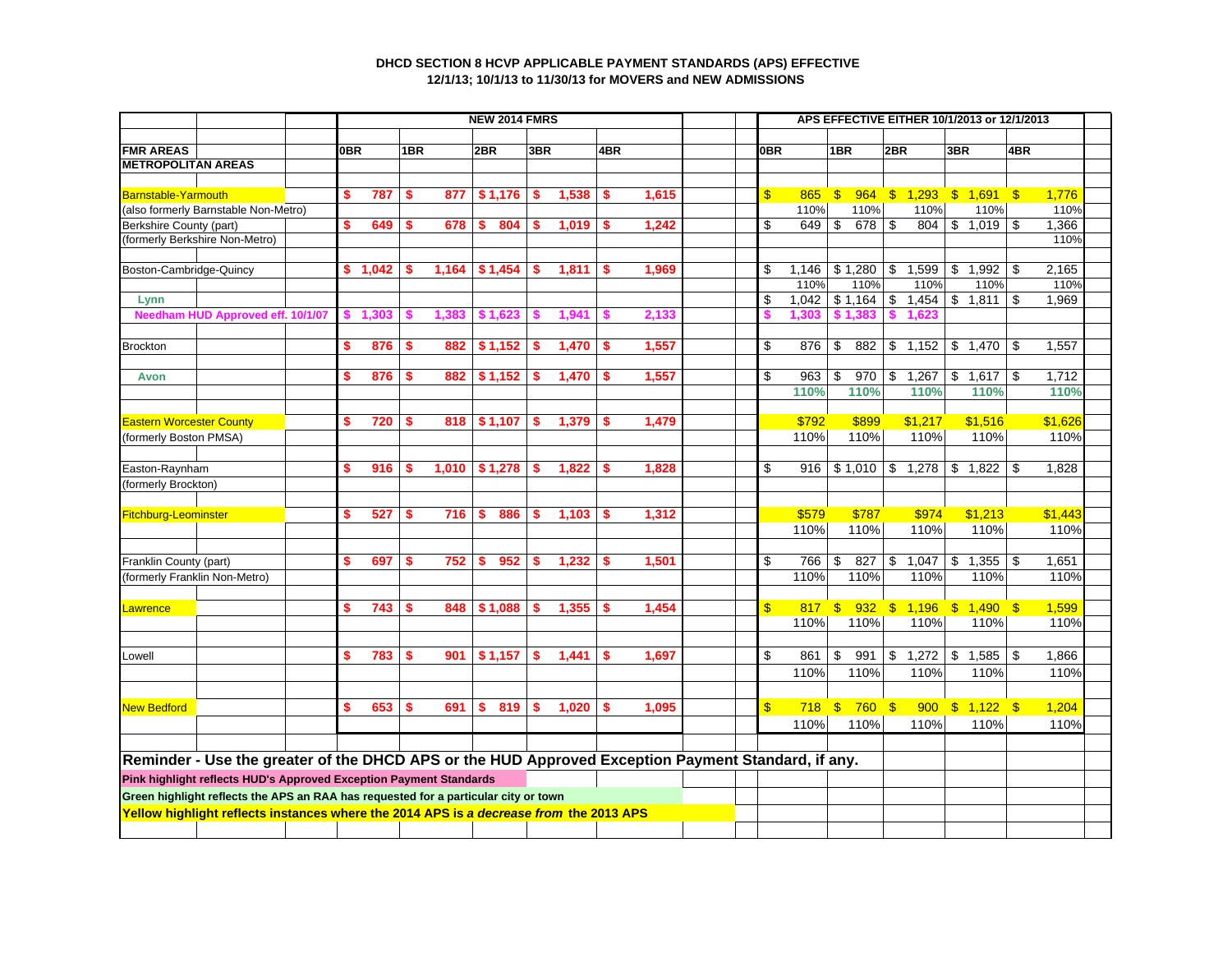## **DHCD SECTION 8 HCVP APPLICABLE PAYMENT STANDARDS (APS) EFFECTIVE 12/1/13; 10/1/13 to 11/30/13 for MOVERS and NEW ADMISSIONS**

|                                                                    |                                                                                                    |     |            |    |     |    | <b>NEW 2014 FMRS</b> |     |       |    |       |     | APS EFFECTIVE EITHER 10/1/2013 or 12/1/2013 |              |       |                    |       |              |            |     |         |  |  |  |
|--------------------------------------------------------------------|----------------------------------------------------------------------------------------------------|-----|------------|----|-----|----|----------------------|-----|-------|----|-------|-----|---------------------------------------------|--------------|-------|--------------------|-------|--------------|------------|-----|---------|--|--|--|
|                                                                    |                                                                                                    |     | 0BR<br>1BR |    | 2BR |    | 3BR                  |     | 4BR   |    |       |     |                                             |              |       |                    |       |              |            |     |         |  |  |  |
|                                                                    |                                                                                                    |     |            |    |     |    |                      |     |       |    |       | 0BR |                                             | 1BR          |       | 2BR                | 3BR   |              | 4BR        |     |         |  |  |  |
| Pittsfield                                                         |                                                                                                    | \$  | 527        | \$ | 678 | s. | 804                  | \$  | 1.001 | \$ | 1,129 |     | \$<br>579                                   | \$           | 745   | \$                 | 884   | \$           | 1.101      | \$  | 1.241   |  |  |  |
|                                                                    |                                                                                                    |     |            |    |     |    |                      |     |       |    |       |     | 110%                                        |              | 110%  |                    | 110%  |              | 110%       |     | 110%    |  |  |  |
|                                                                    |                                                                                                    |     |            |    |     |    |                      |     |       |    |       |     |                                             |              |       |                    |       |              |            |     |         |  |  |  |
| <b>Providence-Fall River</b>                                       |                                                                                                    | S   | 663        | \$ | 748 | \$ | 913                  | S   | 1,137 |    | 1,361 |     | $\mathbf{s}$<br>663                         | \$           | 748   | $\mathbf{\hat{s}}$ | 913   |              | \$1,137    | -\$ | 1,361   |  |  |  |
| Springfield                                                        |                                                                                                    | S   | 634        | s  | 761 | \$ | 951                  | s.  | 1,187 | -S | 1,353 |     | \$<br>697                                   | \$           | 837   | \$                 | 1,046 | \$           | 1,305      | \$  | 1,488   |  |  |  |
| (includes Agawam, Amherst, Hadley,                                 |                                                                                                    |     |            |    |     |    |                      |     |       |    |       |     | 110%                                        |              | 110%  |                    | 110%  |              | 110%       |     | 110%    |  |  |  |
| and Northampton)                                                   |                                                                                                    |     |            |    |     |    |                      |     |       |    |       |     |                                             |              |       |                    |       |              |            |     |         |  |  |  |
|                                                                    |                                                                                                    |     |            |    |     |    |                      |     |       |    |       |     |                                             |              |       |                    |       |              |            |     |         |  |  |  |
|                                                                    | Taunton-Mansfield-Norton                                                                           | s.  | 770        | s  | 813 |    | \$1,057              | S   | 1,316 |    | 1,413 |     | $\mathbf{\$}$<br>847                        | $\mathbf{s}$ | 894   | $\mathbf{\$}$      | 1,162 | $\mathbf{s}$ | $1,447$ \$ |     | 1,554   |  |  |  |
| (formerly Boston PMSA)                                             |                                                                                                    |     |            |    |     |    |                      |     |       |    |       |     | 110%                                        |              | 110%  |                    | 110%  |              | 110%       |     | 110%    |  |  |  |
|                                                                    | <b>Western Worcester County</b>                                                                    | s.  | 495        | S. | 641 | s. | 760                  | \$. | 985   |    | 1,346 |     | \$544                                       |              | \$705 |                    | \$836 |              | \$1,083    |     | \$1,480 |  |  |  |
|                                                                    | (formerly Worcester PMSA)                                                                          |     |            |    |     |    |                      |     |       |    |       |     | 110%                                        |              | 110%  |                    | 110%  |              | 110%       |     | 110%    |  |  |  |
| <b>Worcester</b>                                                   |                                                                                                    | \$. | 616        | S  | 753 | s. | 947                  | s.  | 1.179 | S  | 1,289 |     | \$<br>677                                   | \$           | 828   | $\mathbb{S}$       | 1,041 | $\mathbb{S}$ | 1,296      |     | 1,417   |  |  |  |
|                                                                    |                                                                                                    |     |            |    |     |    |                      |     |       |    |       |     | 110%                                        |              | 110%  |                    | 110%  |              | 110%       |     | 110%    |  |  |  |
|                                                                    |                                                                                                    |     |            |    |     |    |                      |     |       |    |       |     |                                             |              |       |                    |       |              |            |     |         |  |  |  |
|                                                                    | Reminder - Use the greater of the DHCD APS or the HUD Approved Exception Payment Standard, if any. |     |            |    |     |    |                      |     |       |    |       |     |                                             |              |       |                    |       |              |            |     |         |  |  |  |
| Pink highlight reflects HUD's Approved Exception Payment Standards |                                                                                                    |     |            |    |     |    |                      |     |       |    |       |     |                                             |              |       |                    |       |              |            |     |         |  |  |  |
|                                                                    | Green highlight reflects the APS an RAA has requested for a particular city or town                |     |            |    |     |    |                      |     |       |    |       |     |                                             |              |       |                    |       |              |            |     |         |  |  |  |
|                                                                    | Yellow highlight reflects instances where the 2014 APS is a decrease from the 2013 APS             |     |            |    |     |    |                      |     |       |    |       |     |                                             |              |       |                    |       |              |            |     |         |  |  |  |